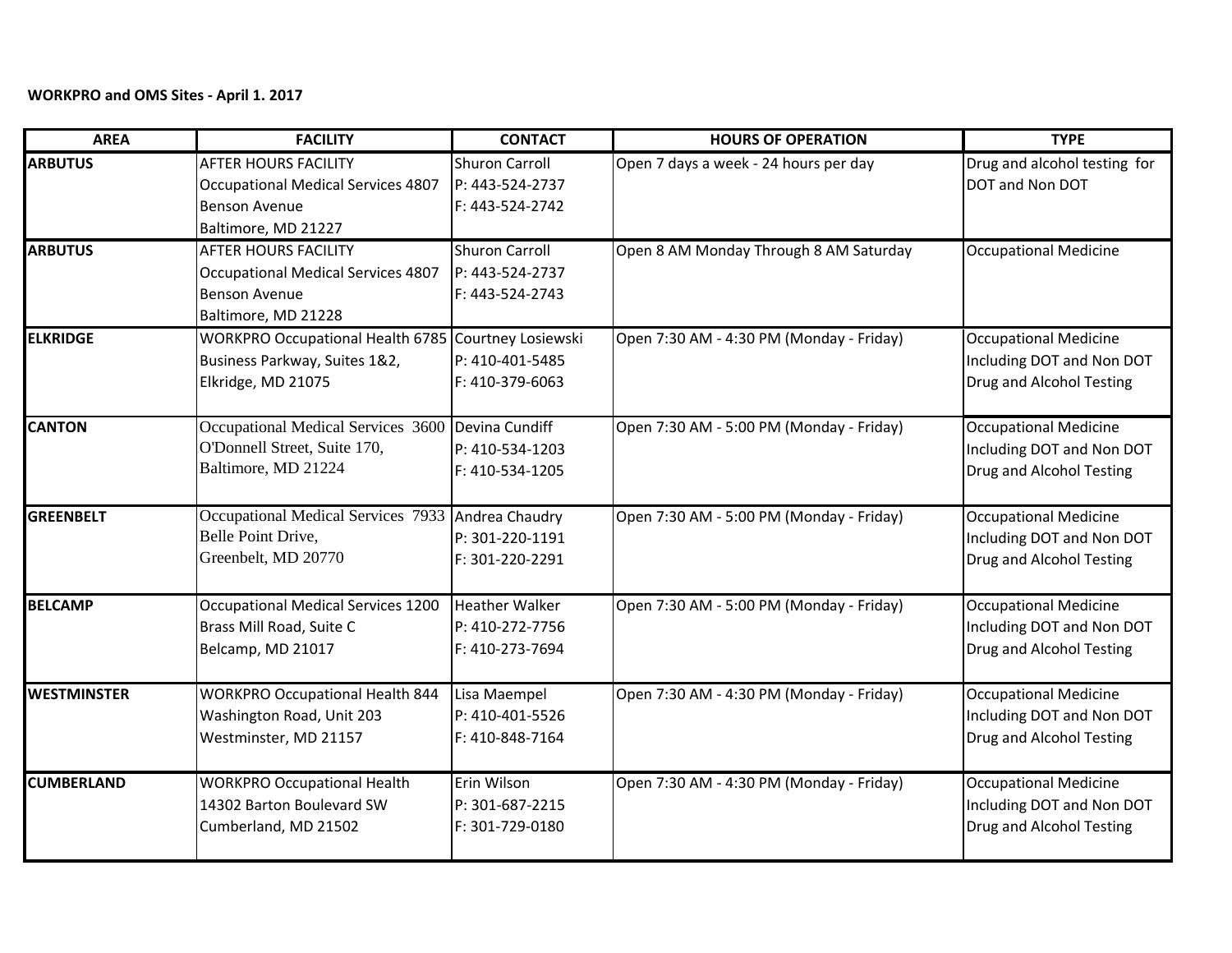**WORKPRO and OMS Sites - April 1. 2017**

| <b>AREA</b>           | <b>FACILITY</b>                                                                                                          | <b>CONTACT</b>                                                  | <b>HOURS OF OPERATION</b>                | <b>TYPE</b>                                                                           |
|-----------------------|--------------------------------------------------------------------------------------------------------------------------|-----------------------------------------------------------------|------------------------------------------|---------------------------------------------------------------------------------------|
| <b>SALISBURY</b>      | WORKPRO Occupational Health 2618 Kamisha Green<br>N Salisbury Blvd, Suite 130, Salisbury, P: 410-261-4730<br>MD 21801    | F: 410-742-4642                                                 | Open 7:30 AM - 4:30 PM (Monday - Friday) | <b>Occupational Medicine</b><br>Including DOT and Non DOT<br>Drug and Alcohol Testing |
| <b>WALDORF</b>        | WORKPRO Occupational Health 2875 Christina Schooner<br>Crain Highway Route 301 South<br>Waldorf, MD 20601                | P: 301-687-2221<br>F: 301-645-0761                              | Open 7:30 AM - 4:30 PM (Monday - Friday) | <b>Occupational Medicine</b><br>Including DOT and Non DOT<br>Drug and Alcohol Testing |
| <b>SEAFORD, DE</b>    | <b>WORKPRO Occupational Health 543</b><br>North Shipley Street Professional<br>Building, Suite F Seaford, DE 19973       | <b>Teri Bowles</b><br>P: 302-629-6875<br>F: 302-628-3857        | Open 7:30 AM - 4:30 PM (Monday - Friday) | <b>Occupational Medicine</b><br>Including DOT and Non DOT<br>Drug and Alcohol Testing |
| <b>GEORGETOWN, DE</b> | <b>WORKPRO Occupational Health 503</b><br>W Market Street, Suite 100<br>Nanticoke Immediate Care<br>Georgetown, DE 19947 | <b>Megan Murray</b><br>P: 302-752-1199<br>F: 302-858-4283       | Open 7:30 AM - 4:30 PM (Monday - Friday) | <b>Occupational Medicine</b><br>Including DOT and Non DOT<br>Drug and Alcohol Testing |
| <b>DOVER, DE</b>      | <b>WORKPRO Occupational Health 283</b><br>Kohl's<br>North DuPont Highway<br>Center<br>19901                              | Nicole Copeland<br>P: 302-857-3860<br>Dover, DE F: 302-857-3861 | Open 7:30 AM - 4:30 PM (Monday - Friday) | <b>Occupational Medicine</b><br>Including DOT and Non DOT<br>Drug and Alcohol Testing |
| <b>NEWARK, DE</b>     | <b>WORKPRO Occupational Health 4051 Karen Rembecki</b><br>Ogletown-Stanton Rd.<br>Sabre Wing<br>Newark, DE<br>19713      | Ste 102, P: 302-722-4471<br>F: 302-533-7751                     | Open 7:30 AM - 4:30 PM (Monday - Friday) | <b>Occupational Medicine</b><br>Including DOT and Non DOT<br>Drug and Alcohol Testing |
| <b>WILMINGTON, DE</b> | WORKPRO Occupational Health 914 Christie Brown<br>Justison Street,<br>19801                                              | Wilmington, DE   P: 302-777-0720<br>F: 302-777-0721             | Open 7:30 AM - 4:30 PM (Monday - Friday) | <b>Occupational Medicine</b><br>Including DOT and Non DOT<br>Drug and Alcohol Testing |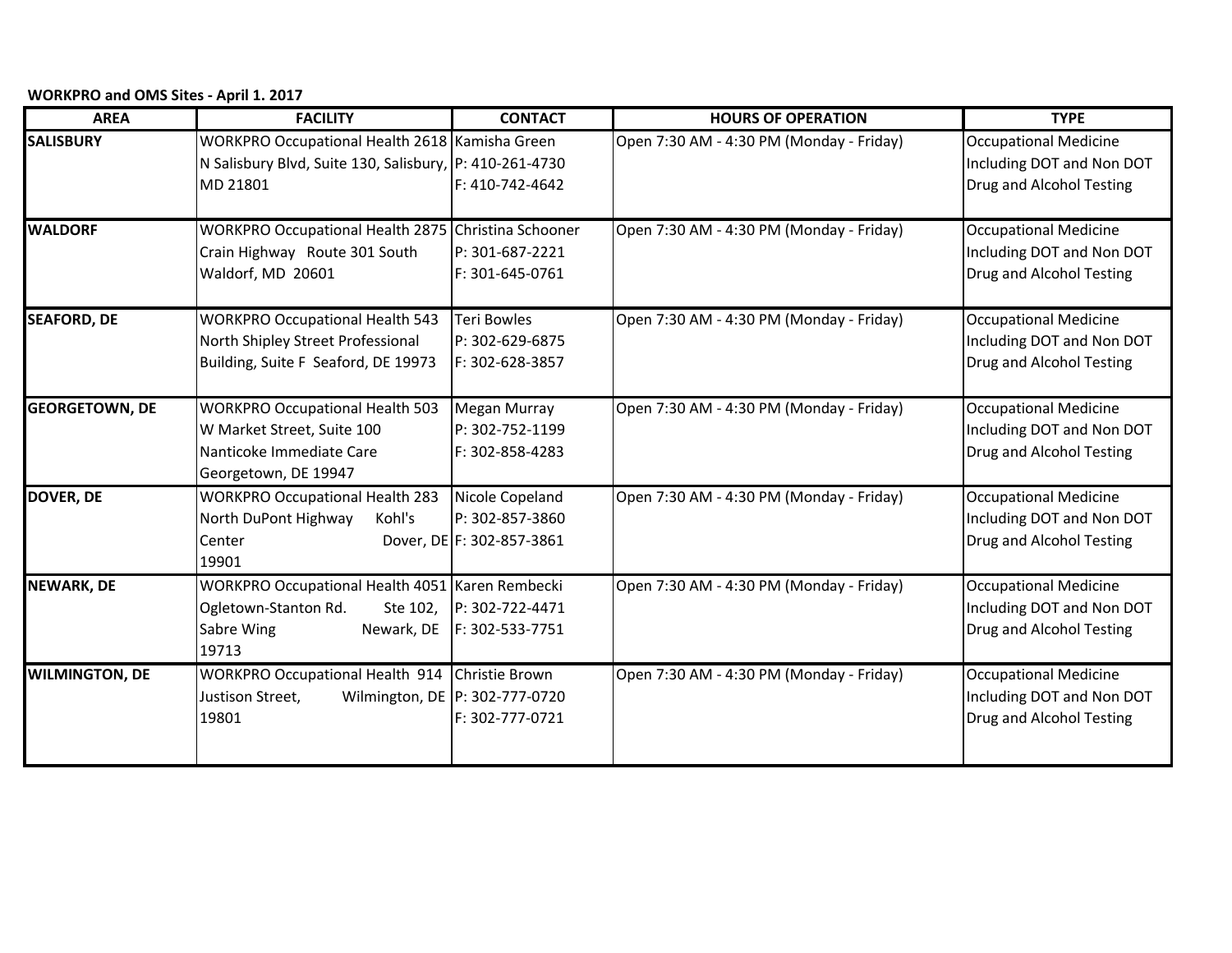## **WORKPRO Satellite 24/7 Locations - April 1, 2017**

| <b>AREA</b>                                 | <b>FACILITY</b>                                                                                   | <b>CONTACT</b>                      | <b>HOURS OF OPERATION</b>                                                                         | <b>TYPE</b>                                  |
|---------------------------------------------|---------------------------------------------------------------------------------------------------|-------------------------------------|---------------------------------------------------------------------------------------------------|----------------------------------------------|
| <b>CUMBERLAND</b>                           | <b>WORKPRO Occupational Health</b><br>After Hours Collections through<br><b>WORKPRO Staff</b>     | After Hours Pager<br>(301) 327-2300 | 4:30 PM - 7:30 AM (Monday - Thursday)<br>4:30 PM - 7:30 AM (Friday - Monday)                      | <b>DOT drug and Alcohol Testing</b><br>Only. |
| <b>WESTMINSTER</b>                          | WORKPRO Occupational Health After After Hours number<br>Hours Collections Through White<br>Glove. | prompted dial #1.                   | 4:30 PM - 7:30 AM (Monday - Thursday)<br>(410) 458-8276. When 4:30 PM - 7:30 AM (Friday - Monday) | <b>DOT drug and Alcohol Testing</b><br>Only. |
| <b>SALISBURY</b>                            | WORKPRO Occupational Health After After Hours number<br>Hours Collections Through White<br>Glove. | prompted dial #1.                   | 4:30 PM - 7:30 AM (Monday - Thursday)<br>(410) 458-8276. When 4:30 PM - 7:30 AM (Friday - Monday) | <b>DOT drug and Alcohol Testing</b><br>Only. |
| <b>WALDORF</b>                              | WORKPRO Occupational Health After After Hours number<br>Hours Collections Through White<br>Glove. | prompted dial #1.                   | 4:30 PM - 7:30 AM (Monday - Thursday)<br>(410) 458-8276. When 4:30 PM - 7:30 AM (Friday - Monday) | <b>DOT drug and Alcohol Testing</b><br>Only. |
| <b>NEW CASTLE</b><br><b>COUNTY, DE</b>      | <b>WORKPRO Occupational Health</b><br>After Hours Collections through<br><b>WORKPRO Staff</b>     | After Hours Pager<br>(302) 573-8099 | 4:30 PM - 7:30 AM (Monday - Thursday)<br>4:30 PM - 7:30 AM (Friday - Monday)                      | <b>DOT drug and Alcohol Testing</b><br>Only. |
| <b>KENT AND SUSSEX</b><br><b>COUNTY, DE</b> | <b>WORKPRO Occupational Health</b><br>After Hours Collections through<br><b>WORKPRO Staff</b>     | After Hours Pager<br>(302) 855-6194 | 4:30 PM - 7:30 AM (Monday - Thursday)<br>4:30 PM - 7:30 AM (Friday - Monday)                      | <b>DOT drug and Alcohol Testing</b><br>Only. |